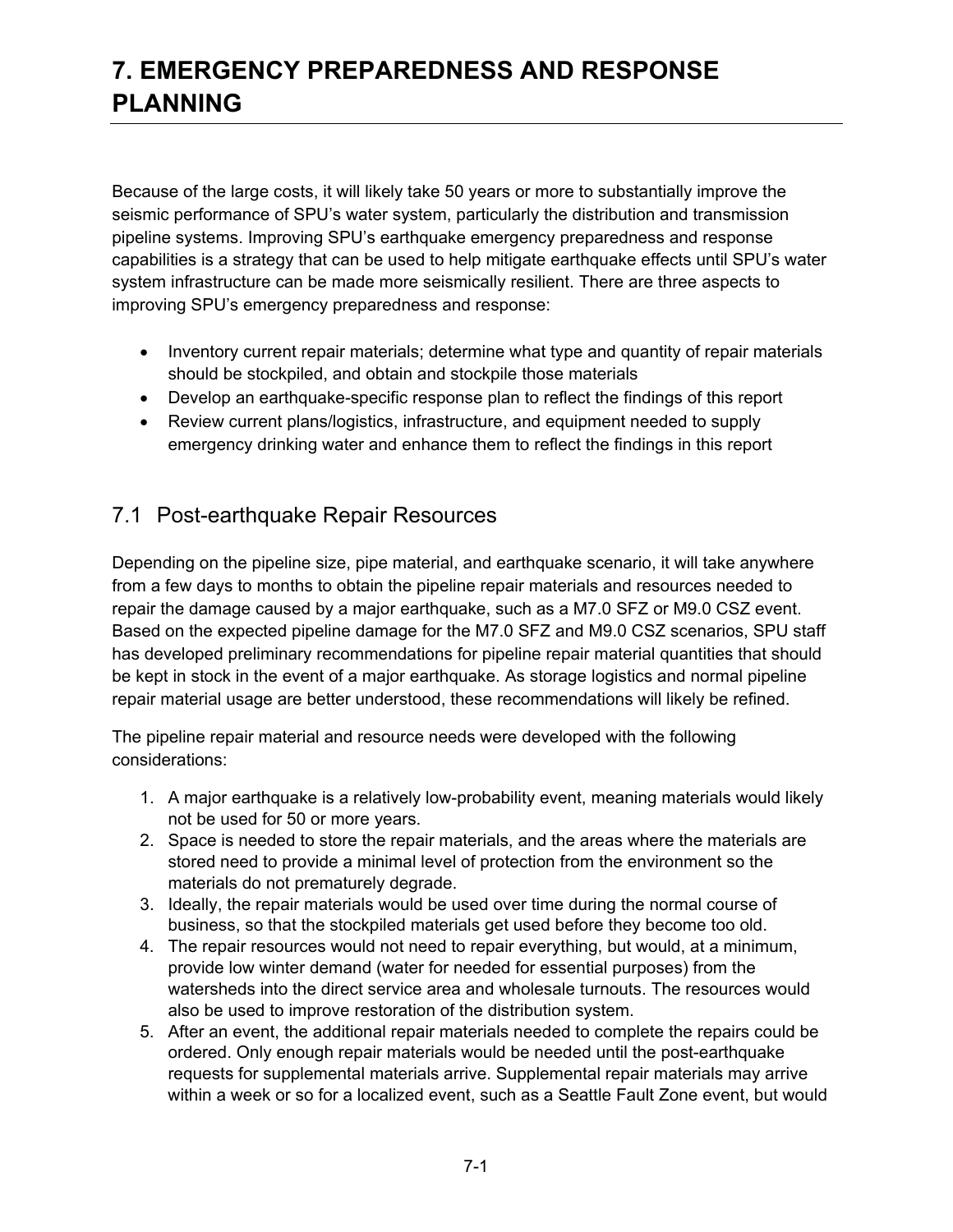likely take longer if it were a Cascadia Subduction Zone event that impacted the entire Pacific Northwest coast.

The preliminary recommendations for transmission and distribution pipe repair materials are summarized in Tables 7-1 and 7-2. These tables also list the current pipe repair materials SPU had in stock as of March 2018.

The following auxiliary materials, equipment, and resources would also be needed to complete the pipe repairs:

- HDPE pipe installation
	- $\circ$  To install HDPE pipe, a heat-fusion machine and heat-fusion machine operator would be needed. Because 36-inch HDPE pipe is very thick, and the operating pressures approach 200 psi in some locations, some mechanical couplings are not practical. Preflanging the HDPE pipe and using bolted connections may be an option. Electrofusion may be another option. The materials needed to transition the HDPE pipe to pipe of different materials and diameters would also be needed.
- Auxiliary materials and parts
	- o Timber, blocking, and backfill material would be needed. These materials may not need to be stockpiled, but the logistics for obtaining these materials immediately after a major earthquake would need to be developed and included in the emergency response plan.
	- $\circ$  Dished heads (used to plug or cap pipe) would be needed, sizes and quantities to be determined.
	- o Cones, signs, shoring boxes, and steel plates would be needed. The current inventory of these items should be compared to the estimated maximum number of concurrent repair sites to determine if it would make sense to purchase more.
- Welders/Pipe Fitters
	- $\circ$  Welders who are also pipe fitters would be needed for the larger diameter pipe repairs. Currently, SPU does not have any welders who can fit pipe together. Local and more distantly located welders/pipe fitters who could promptly respond and weld larger diameter pipe should be identified and included in the emergency response plan. Consideration should be given to negotiating emergency work agreements with appropriately skilled and experienced contractors.
- Lifting equipment

SPU owns and operates backhoes that could be used to lift pipe as large as 89-inch-diameter, 15-foot-long pipe. In general, construction equipment would be in heavy demand after an earthquake. The SPU emergency response plan should identify sources of heavy equipment, including contractor-owned and -operated equipment that could be used after a major earthquake.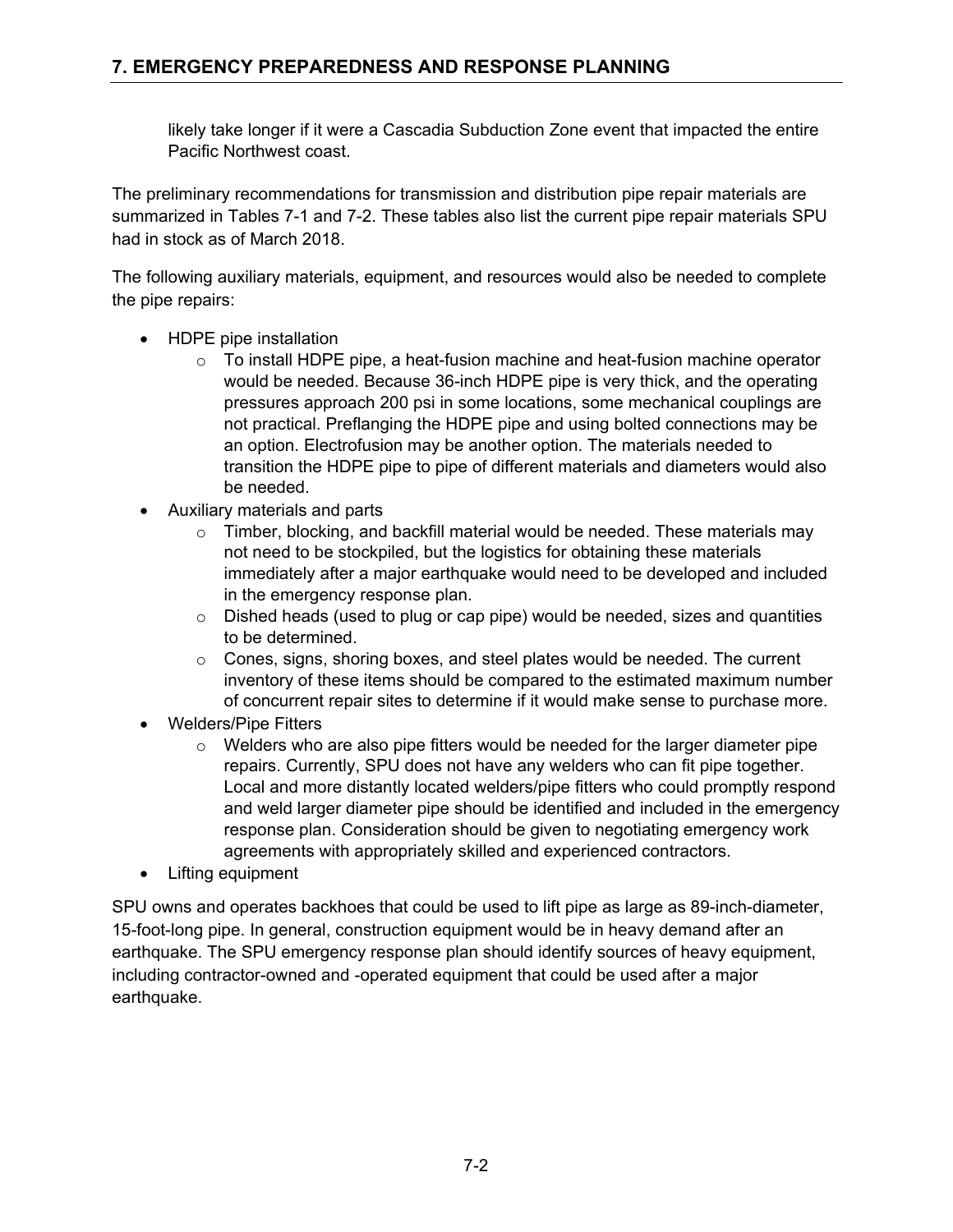| <b>Pipe Length/Size/Material</b>                                            | <b>Notes</b>                                                                                                                                                                                                                                                                                      | <b>Current Inventory of</b>                    |
|-----------------------------------------------------------------------------|---------------------------------------------------------------------------------------------------------------------------------------------------------------------------------------------------------------------------------------------------------------------------------------------------|------------------------------------------------|
|                                                                             |                                                                                                                                                                                                                                                                                                   | <b>Exact or Similarly Sized</b><br><b>Pipe</b> |
| 1,000 feet of 36-inch pipe<br>Dimension ratio = 11 (200 psi)<br><b>HDPE</b> | Float across CESSL Cedar<br>River crossing; float across<br><b>CRPL 4 Green River crossing</b><br>(with 60 x 36 reducers/fittings);<br>float across West Seattle<br><b>Pipeline Duwamish River</b><br>crossing (with $48 \times 36$<br>reducers/fittings); use for<br>repairs on CESSL and TESSL; | <b>None</b>                                    |
|                                                                             | note that 36 inches is largest<br>HDPE pipe with 200 psi rating                                                                                                                                                                                                                                   |                                                |
| 1,500 feet of 66-inch pipe<br>welded steel                                  | To replace one CRPL through<br>MLK slide area and Renton<br>liquefaction area; use in other<br>repair areas                                                                                                                                                                                       | 260 feet of 66-inch<br>welded-steel pipe       |
| 200 feet of 60-inch pipe<br>welded steel                                    | General repair for 60-inch<br>pipe; need fittings for odd-<br>sized pipe and different<br>materials                                                                                                                                                                                               | 300 feet of 60-inch<br>welded-steel pipe       |
| 200 feet of 54-inch pipe<br>welded steel                                    | General repair for 54-inch<br>pipe; need fittings for odd-<br>sized pipe and different<br>materials                                                                                                                                                                                               | 260 feet of 54-inch<br>welded-steel pipe       |
| 200 feet of 48-inch pipe<br>welded steel                                    | General repair for 48-inch<br>pipe; need fittings for odd-<br>sized pipe and different<br>materials                                                                                                                                                                                               | 240 feet of 50-inch<br>welded-steel pipe       |
| 200 feet of 42-inch pipe<br>welded steel                                    | General repair for 42-inch<br>pipe; need fittings for odd-<br>sized pipe and different<br>materials                                                                                                                                                                                               | 160 feet of 44-inch<br>welded-steel pipe       |
|                                                                             |                                                                                                                                                                                                                                                                                                   | 91 feet of 38-inch welded-<br>steel pipe       |
|                                                                             |                                                                                                                                                                                                                                                                                                   | 18 feet of 36-inch ductile-<br>iron pipe       |
|                                                                             |                                                                                                                                                                                                                                                                                                   | 249 feet of 32-inch<br>welded-steel pipe       |
| 60 feet of 81-inch pipe<br>welded steel                                     | For TPL 1                                                                                                                                                                                                                                                                                         | 105 feet of 89-inch<br>welded-steel pipe       |
|                                                                             |                                                                                                                                                                                                                                                                                                   | 120 feet of 76-inch<br>welded steel pipe       |

*Table 7-1. Recommended transmission pipeline repair pipe*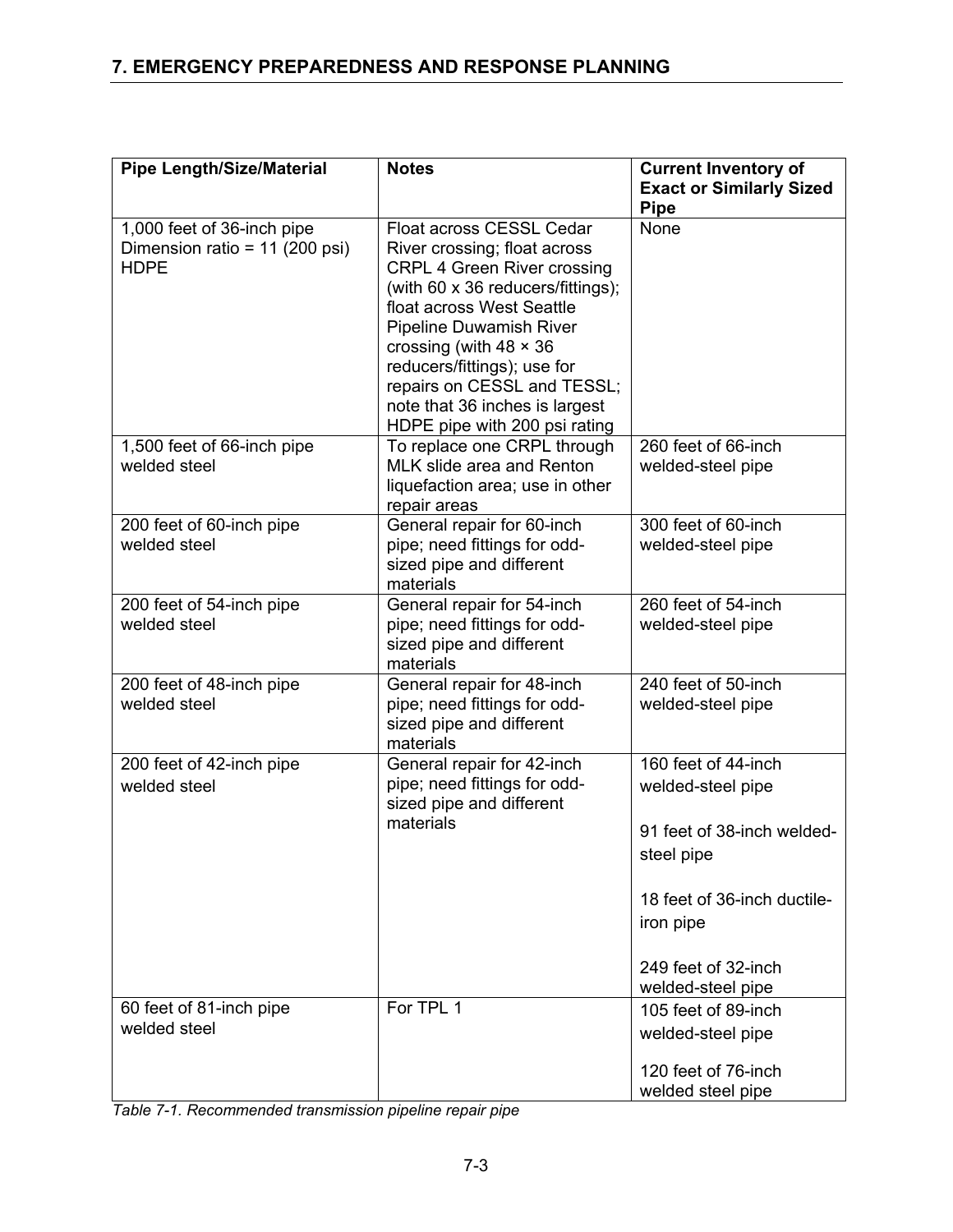Table 7-1 Notes:

- 1. Store in 20-foot segments for 66-inch-diameter and less pipe. Store in 15-foot lengths for 81-inch-diameter pipe.
- 2. Store two butt straps for each segment.

Use epoxy or polyurethane-interior coating. Most of the current spare inventory is cementmortar lined.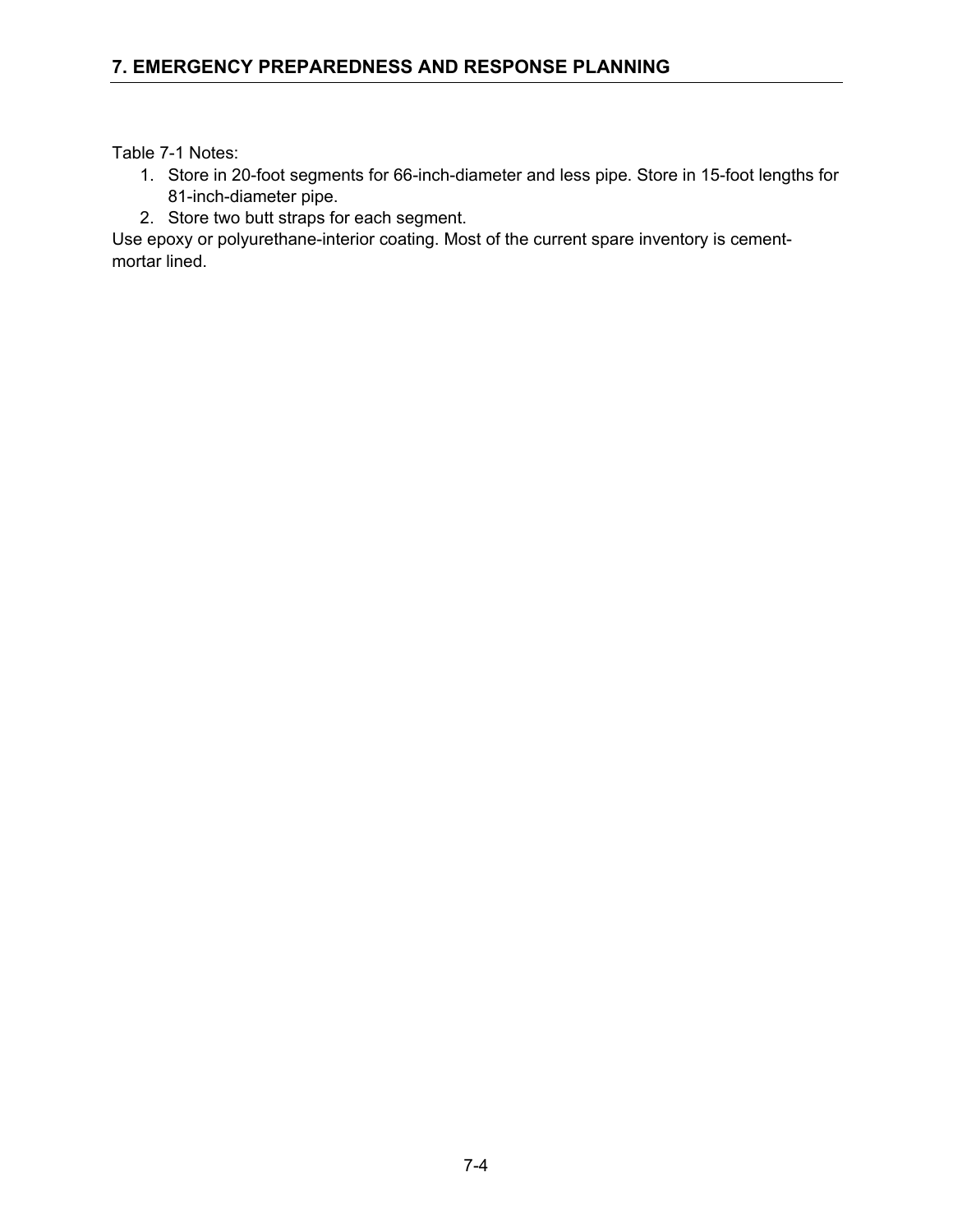| <b>Pipe Length/Size/Material/Other</b>         | <b>Notes</b>                         | <b>Current Inventory of</b><br><b>Exact or Similarly Sized</b> |
|------------------------------------------------|--------------------------------------|----------------------------------------------------------------|
|                                                |                                      | <b>Pipe</b>                                                    |
| 100 feet of 2-inch pipe                        | Five repairs at 20 feet per          |                                                                |
| <b>HDPE</b>                                    | repair; low priority because         |                                                                |
|                                                | of size; can order repair            |                                                                |
|                                                | materials after event                |                                                                |
| 100 feet of 4-inch pipe                        | Five repairs at 20 feet per          |                                                                |
| ductile iron                                   | repair; low priority because         |                                                                |
| 10 repair clamps                               | of size; can order repair            |                                                                |
|                                                | materials after event                |                                                                |
| 100 feet of 6-inch pipe                        | Five repairs at 20 feet per          | 40 feet of 6-inch PVC pipe                                     |
| ductile iron                                   | repair; low priority because         |                                                                |
| 25 repair clamps                               | of size; can order repair            |                                                                |
|                                                | materials after event                |                                                                |
| 2,000 feet of 8-inch pipe                      | 100 repairs at 20 feet per           | 1,801 feet of 8-inch                                           |
| ductile iron                                   | repair; moderate priority            | ductile- iron pipe                                             |
| 75 repair clamps                               | because of size; can order           |                                                                |
|                                                | repair materials after event         | 20 feet of 8-inch PVC pipe                                     |
|                                                |                                      |                                                                |
|                                                |                                      | 831 feet of 10-inch ductile-                                   |
|                                                |                                      | iron pipe                                                      |
| 2,000 feet of 12-inch pipe                     | 100 repairs at 20                    | 666 feet of 12-inch ductile-                                   |
| ductile iron                                   | feet/repair,                         | iron pipe                                                      |
| 50 repair clamps                               |                                      |                                                                |
|                                                |                                      | 40 feet of 12-inch PVC                                         |
|                                                |                                      | pipe                                                           |
|                                                |                                      |                                                                |
|                                                |                                      |                                                                |
|                                                |                                      | 72 feet of 14-inch ductile-                                    |
|                                                |                                      | iron pipe                                                      |
| 1,000 feet of 16-inch pipe<br>ductile iron     | 50 repairs at 20 feet per            | 342 feet of 16-inch ductile-                                   |
|                                                | repair; high priority because        | iron pipe                                                      |
| 50 repair clamps<br>1,500 feet of 20-inch pipe | of size<br>75 repairs at 20 feet per |                                                                |
| ductile iron                                   | repair; high priority because        |                                                                |
| 50 repair clamps                               | of size                              |                                                                |
| 1,500 feet of 24-inch                          | 75 repairs at 20 feet per            | 108 feet of 24-inch ductile-                                   |
| ductile iron                                   | repair; high priority because        | iron pipe                                                      |
| 50 repair clamps                               | of size                              |                                                                |
|                                                |                                      | 216 feet of 26-inch                                            |
|                                                |                                      | welded-steel pipe                                              |
|                                                |                                      |                                                                |
|                                                |                                      | 378 feet of 25-inch                                            |
|                                                |                                      | welded-steel pipe                                              |
| 1,000 feet of 30-inch pipe                     | Significant amount of 30-            |                                                                |
| 25 repair clamps                               | inch pipe in liquefiable             |                                                                |
|                                                | areas, such as Airport Way           |                                                                |

*Table 7-2. Recommended distribution pipeline repair pipe*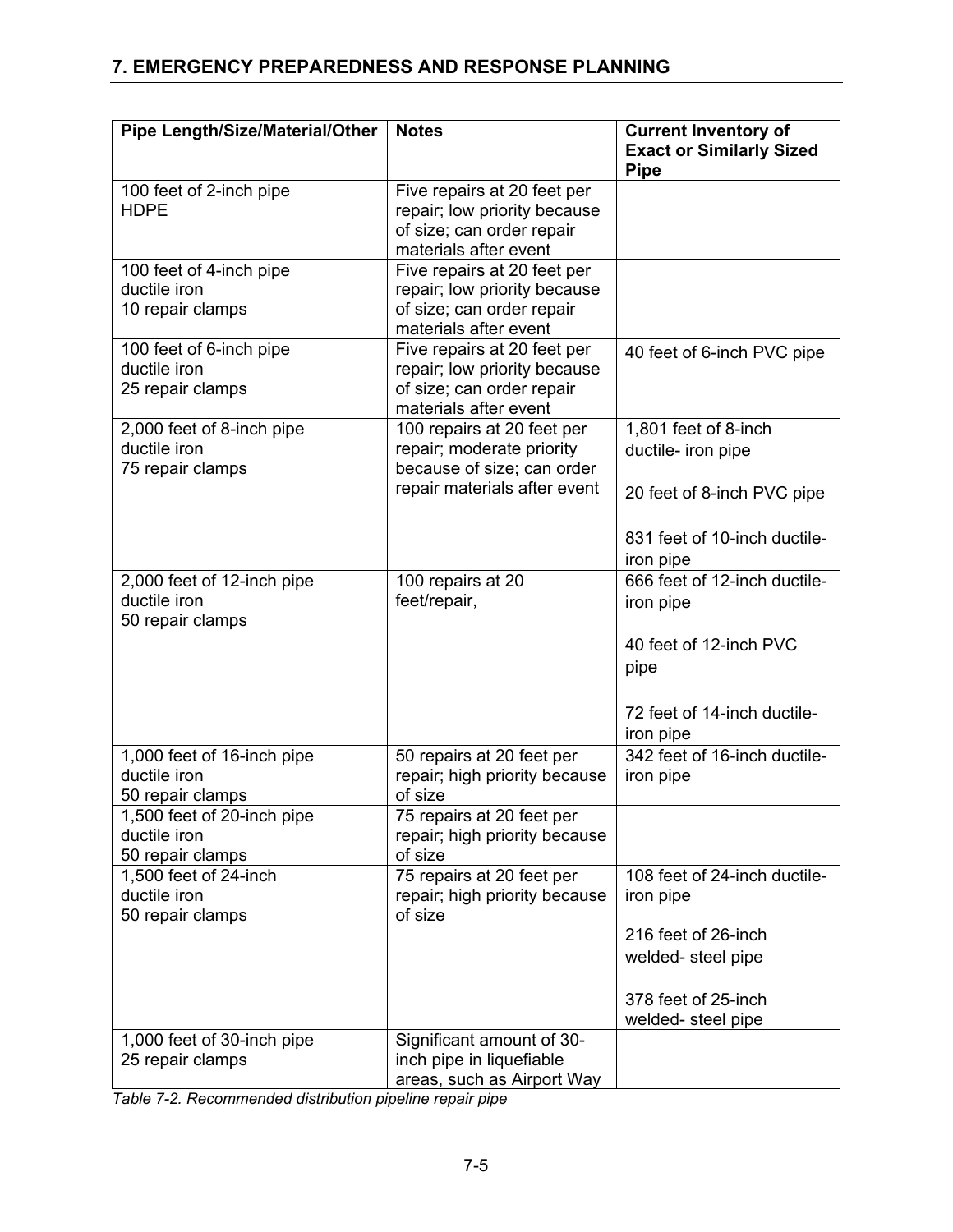Table 7-2 Notes:

- 1. Store in 20-foot segments.
- 2. Store two MEGALUGS (joint restraint) for each segment.
- 3. Use epoxy or polyurethane-interior coating. Most of the current spare inventory is cement-mortar lined.
- 4. Need to determine appropriate quantities of mechanical joints and sleeve pipe.
- 5. The number and sizes of transition couplings and bends need to be determined.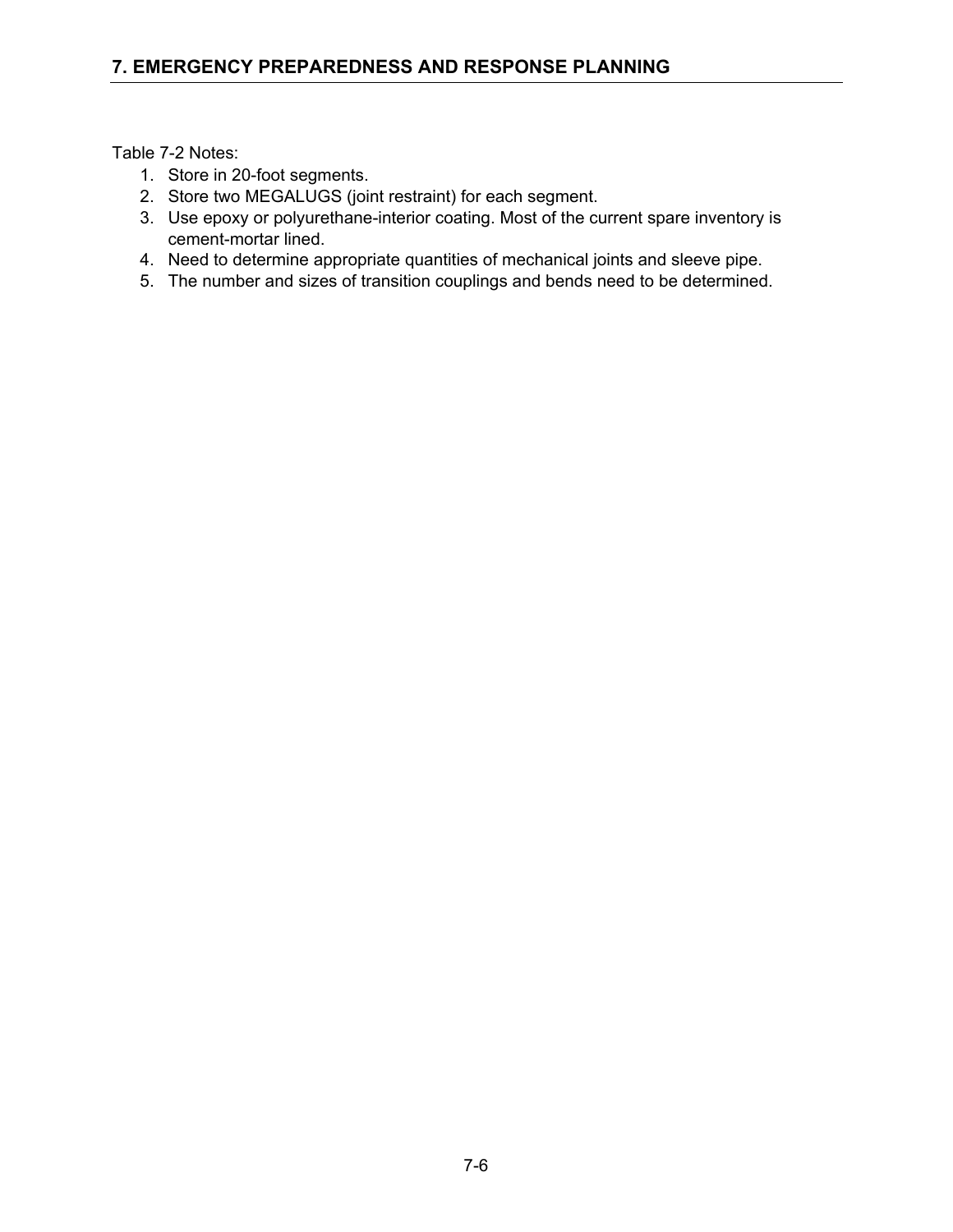### 7.2 Earthquake-Specific Emergency Preparedness and Response Planning

The overall strategic and programmatic approach to emergency management at Seattle Public Utilities is presented in the Seattle Public Utilities Comprehensive Emergency Management Plan (CEMP) and subordinate plans. The CEMP provides the planning and program guidance used to implement SPU's emergency management programs and plans. The CEMP is reviewed and revised every three to six years. The latest CEMP version is being reviewed in 2018.

The SPU Continuity of Operations Plan (COOP) is used to ensure SPU's mission-essential operations are performed efficiently and with minimal disruption during an emergency. The COOP is used to maintain, restore, and sustain essential functions identified in the COOP in the event of a threatened or actual interruption. The COOP is updated annually and revised every four or five years. The next COOP revision will be released in 2018.

The SPU Emergency Operations Plan (EOP) defines how an incident's impacts will be managed so that essential services can be stabilized and restored. The SPU draft EOP is scheduled to be completed in early 2019.

In conjunction with the EOP, SPU has developed

- All-Hazard response plans for emergencies such as water shortages, water quality and debris management
- Hazard specific response plans for hazards such as spill response, freeze response and West Nile Virus
- Site-specific response plans such as dam emergency action plans and emergency facility response procedures

Although there are some common issues among different types of emergencies, there are some that are unique or more likely to affect response during earthquake emergencies. Those unique issues need to be addressed in earthquake-specific preparedness and response planning. Currently, SPU does not have an earthquake-specific plan in its EOP plan portfolio.

An earthquake-specific response plan needs to be added to SPU's hazard specific response plan portfolio. This earthquake-specific plan should include:

- Developing procedures and protocols for remaining in or entering facilities that may be damaged or unsafe due to either structural failure, chemical release, or electrical hazards
- Encouraging home earthquake preparedness and response planning for SPU employees so they are more likely to be available after an earthquake
- Continuing to work with the City's Office of Emergency Management to encourage home earthquake preparedness and response planning for the public so they are more likely to be prepared following an earthquake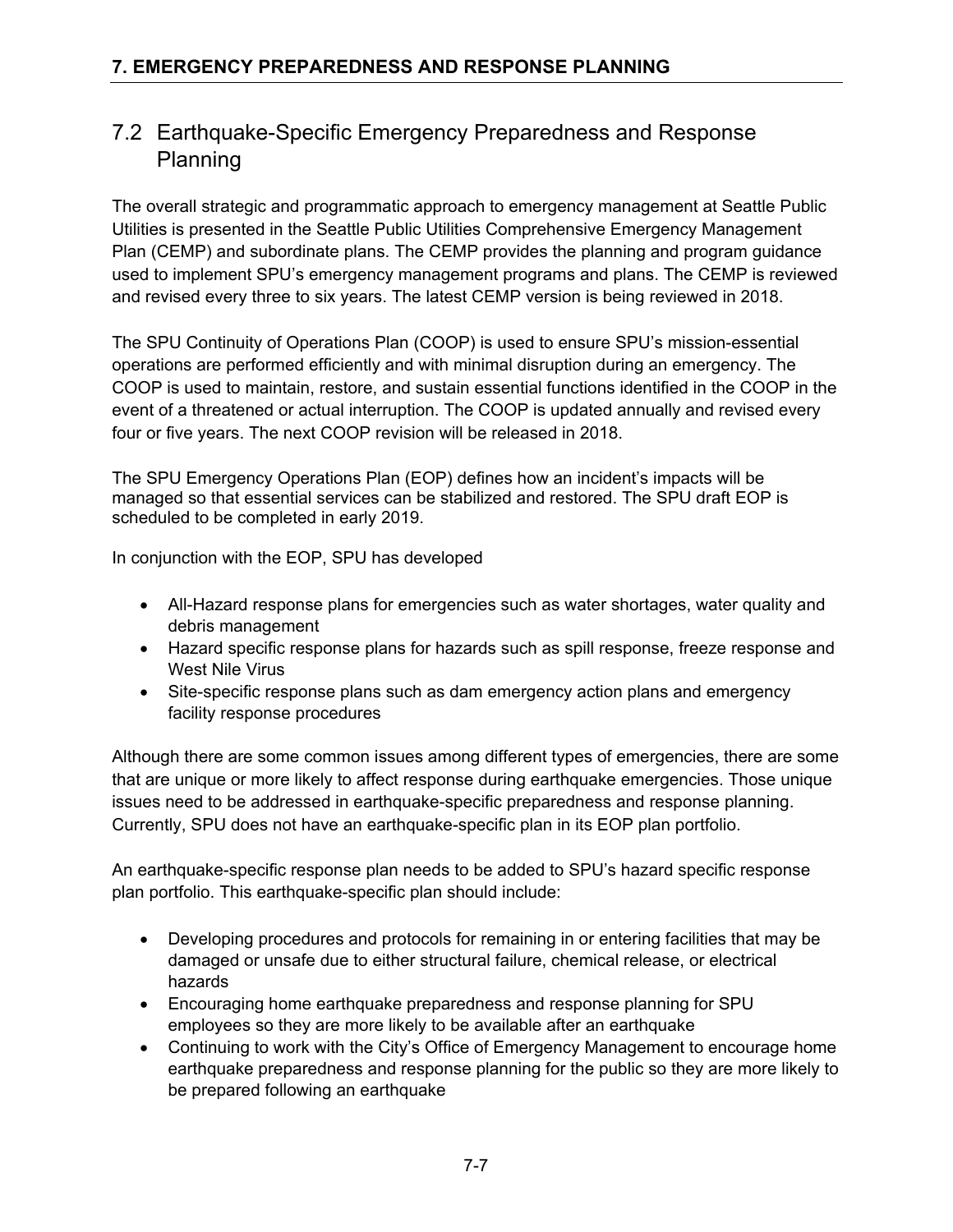- Continuing to work with the Seattle Fire Department on identifying common goals and planning scenarios.
- Considering early warning systems that are being developed and ways they can be immediately shared with all SPU staff and used to mitigate earthquake effects
- Determining whether USGS ShakeMaps, remote sensing, and other rapid response software, such as One Concern, could be used to help identify where damage is most likely
- Addressing repair material storage hazards in OCC Warehouse
- Considering aftershock effects and using aftershock-forecast maps that the USGS is developing in response to the issue of employee safety while responding to the original earthquake
- Continuing to account for employee mobility issues (e.g., for employees that live out of town and may have trouble responding to an emergency) in earthquake emergency response
- Developing plans for post-earthquake response given that other critical lifeline systems, such as power, transportation, and communications, are likely to be severely compromised
- Developing post-earthquake response plans and strategies for prioritizing and carrying out water system repairs
- Continuing to work with the City's Office of Emergency Management on developing postearthquake response plans and strategies for community shelter and resource sites
- Strengthening emergency contracting with regional and out-of-area heavy contractors, and mutual-aid relationships with similar utilities
- Reducing ignition sources that could ignite leaking gas, if the water supply is nonpotable, by asking residents to disinfect water with chemicals or filters instead of boiling it.

## 7.3 Emergency Drinking Water

One of the findings from the 2016 Cascadia Rising exercise was that it may take up to two weeks for outside aid to supply emergency drinking water (Washington Military Department 2017).

SPU currently has six portable emergency drinking water distribution (EWD) stations. Each system consists of a 1,700-gallon blivet and dispensing equipment. This equipment includes valves, piping, sanitizing equipment, and a manifold table that can be used to fill custom, onegallon, aseptic water bags for the public. The system can be run in one of three configurations: directly off a hydrant, from a hydrant to a pump, which regulates water pressure, and from a blivet. The EWD stations do not have treatment capability. Water issued from the EWD stations would need to be disinfected if the EWD water source is nonpotable.

The emergency stations are operationally intensive. It takes up to twelve people per shift to staff each station and to manage and provide traffic control at the distribution site. Because there are approximately 700,000 residents in SPU's direct service area, even if staffing were available for each station, more than six stations would likely be needed to supply emergency drinking water